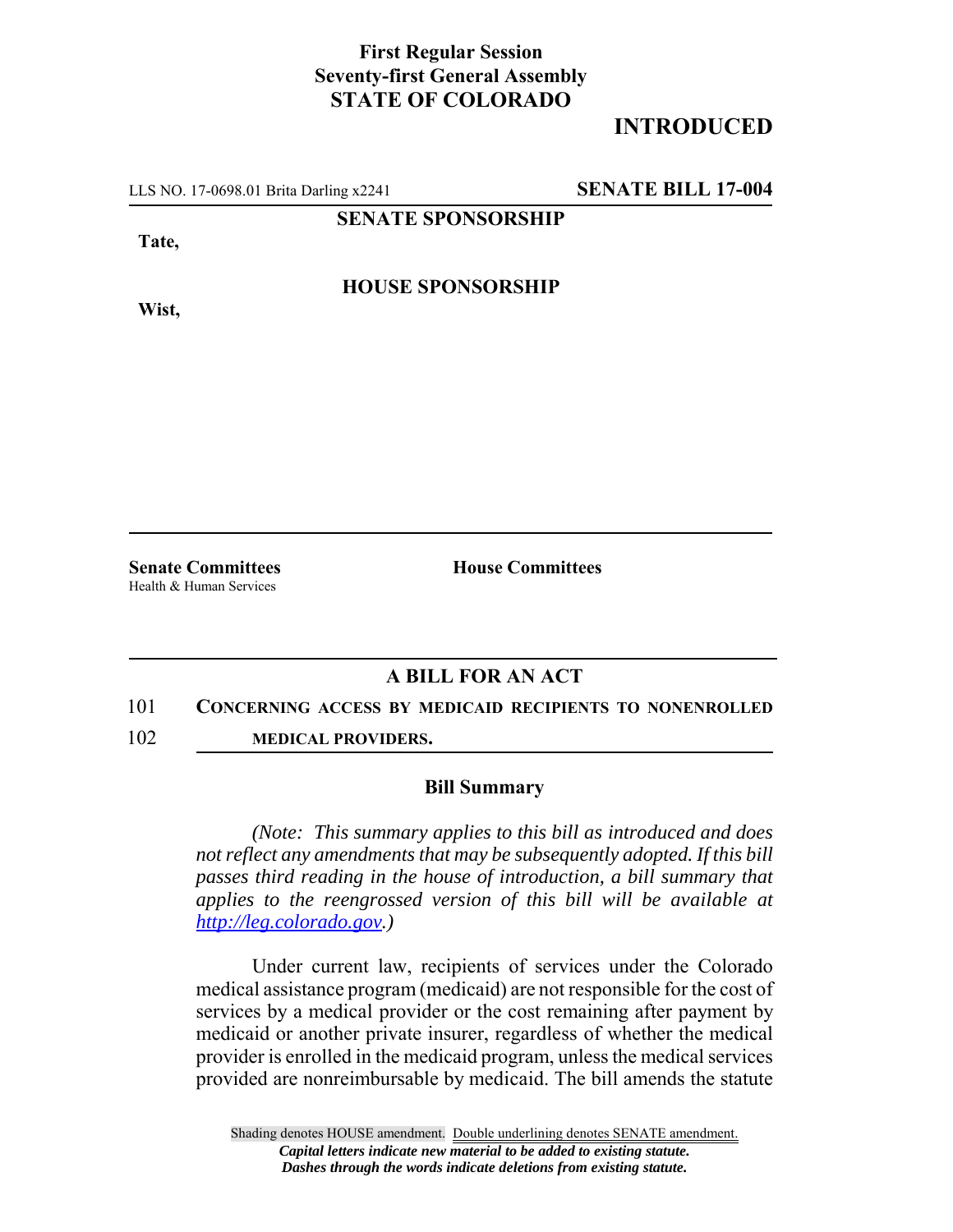so that the prohibition on charging medicaid recipients for medical services applies only if the medical provider is enrolled in medicaid.

Prior to providing medical services to a medicaid recipient, a nonenrolled provider must enter into a written agreement with the recipient as specified in the bill. If the requirements are met, the medicaid recipient would be responsible for the cost of the medical services.

1 *Be it enacted by the General Assembly of the State of Colorado:* 2 **SECTION 1.** In Colorado Revised Statutes, 25.5-4-301, **amend** 3 (1)(a)(I) and (1)(a)(II); and **add** (1)(a)(II.3) as follows:

 **25.5-4-301. Recoveries - overpayments - penalties - interest - adjustments - liens - review or audit procedures.** (1) (a) (I) Except as provided in section 25.5-4-302 and subparagraph (III) of this paragraph  $(a)$ , no SUBSECTION  $(1)(a)(III)$  OF THIS SECTION, A recipient or estate of the 8 recipient shall be IS NOT liable for the cost or the cost remaining after payment by medicaid, medicare, or a private insurer of medical benefits 10 authorized by Title XIX of the social security act, by this title TITLE 25.5, 11 or by rules promulgated by the state board, which FOR benefits are rendered to the recipient by a provider of medical services WHO IS ENROLLED IN THE MEDICAL ASSISTANCE PROGRAM AND authorized to 14 render such THE service in the state of Colorado, except FOR those contributions required pursuant to section 25.5-4-209 (1). However, a recipient may enter into a documented agreement with a provider WHO IS ENROLLED IN THE MEDICAL ASSISTANCE PROGRAM under which the recipient agrees to pay for items or services that are nonreimbursable under the medical assistance program. Under these circumstances, a 20 recipient is liable for the cost of such THOSE services and items.

21 (II) The provisions of subparagraph  $(I)$  of this paragraph  $(a)$  shall 22 SUBSECTION (1)(a)(I) OF THIS SECTION apply regardless of whether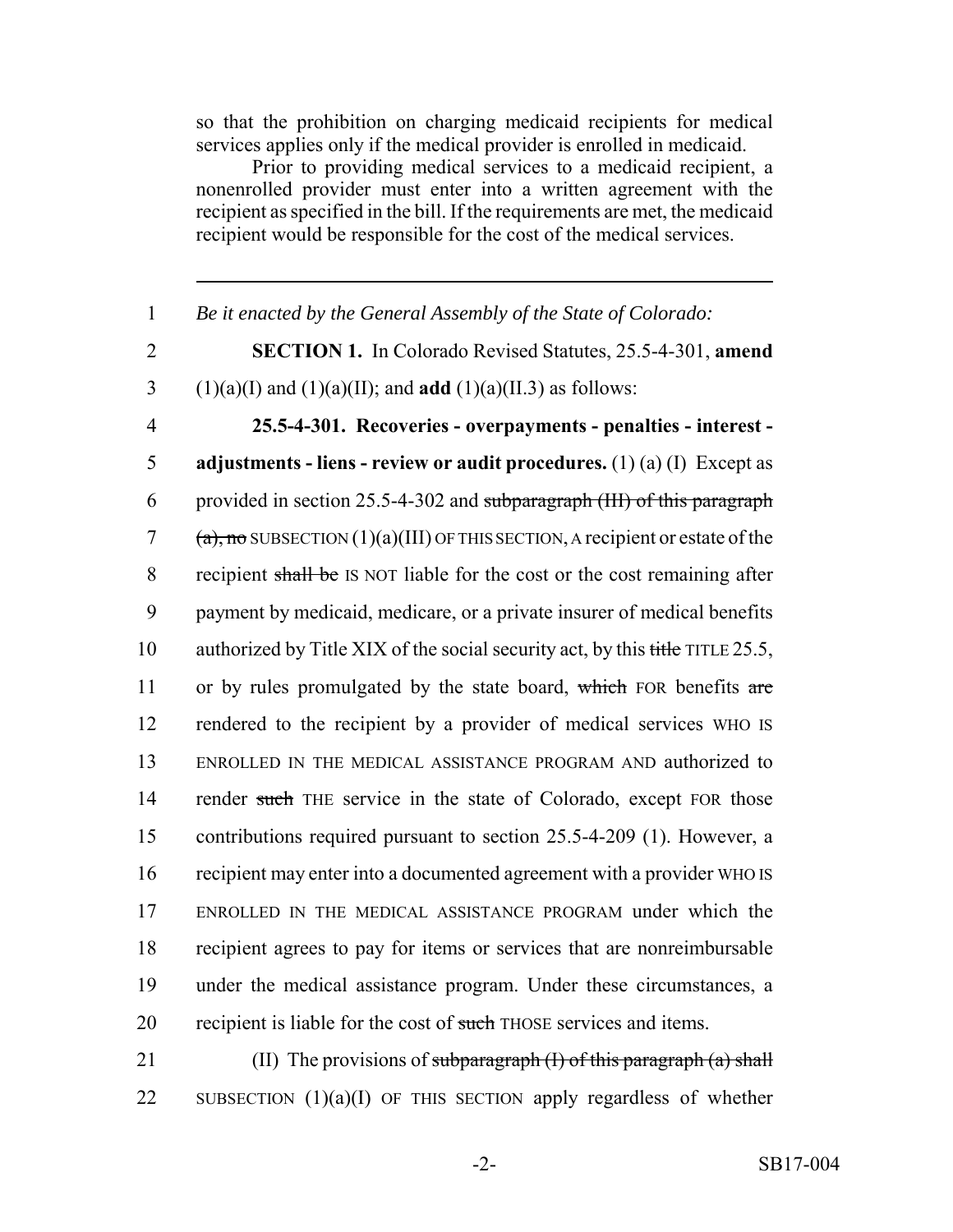1 medicaid has actually reimbursed the provider. and regardless of whether the provider is enrolled in the Colorado medical assistance program.

 (II.3) IF A PROVIDER WHO IS NOT ENROLLED IN THE MEDICAL ASSISTANCE PROGRAM PROVIDES MEDICAL SERVICES TO A RECIPIENT THAT WOULD BE REIMBURSABLE UNDER THE MEDICAL ASSISTANCE PROGRAM IF THE PROVIDER WERE AN ENROLLED PROVIDER, PRIOR TO PROVIDING MEDICAL SERVICES, THE NONENROLLED PROVIDER SHALL ENTER INTO A WRITTEN AGREEMENT WITH THE RECIPIENT. THE AGREEMENT MUST SET FORTH THE SPECIFIC MEDICAL SERVICES PROVIDED, THE USUAL AND CUSTOMARY COST FOR THE SERVICES, THE COST TO THE RECIPIENT FOR THE SERVICES PROVIDED, AND THE TERMS OF PAYMENT BY THE CLIENT. THE AGREEMENT MUST ALSO INCLUDE THE STATEMENT THAT THE RECIPIENT UNDERSTANDS THAT HE OR SHE WOULD NOT BE LIABLE FOR THE COST OF REIMBURSABLE MEDICAL SERVICES IF THE RECIPIENT OBTAINED THE SERVICES FROM AN ENROLLED PROVIDER. THE AGREEMENT MUST BE SIGNED AND DATED BY BOTH THE RECIPIENT AND THE NONENROLLED PROVIDER. UNDER THESE CIRCUMSTANCES, THE RECIPIENT IS LIABLE FOR 18 THE COST OF THE MEDICAL SERVICES.

 **SECTION 2. Act subject to petition - effective date.** This act takes effect at 12:01 a.m. on the day following the expiration of the ninety-day period after final adjournment of the general assembly (August 9, 2017, if adjournment sine die is on May 10, 2017); except that, if a referendum petition is filed pursuant to section 1 (3) of article V of the state constitution against this act or an item, section, or part of this act within such period, then the act, item, section, or part will not take effect unless approved by the people at the general election to be held in